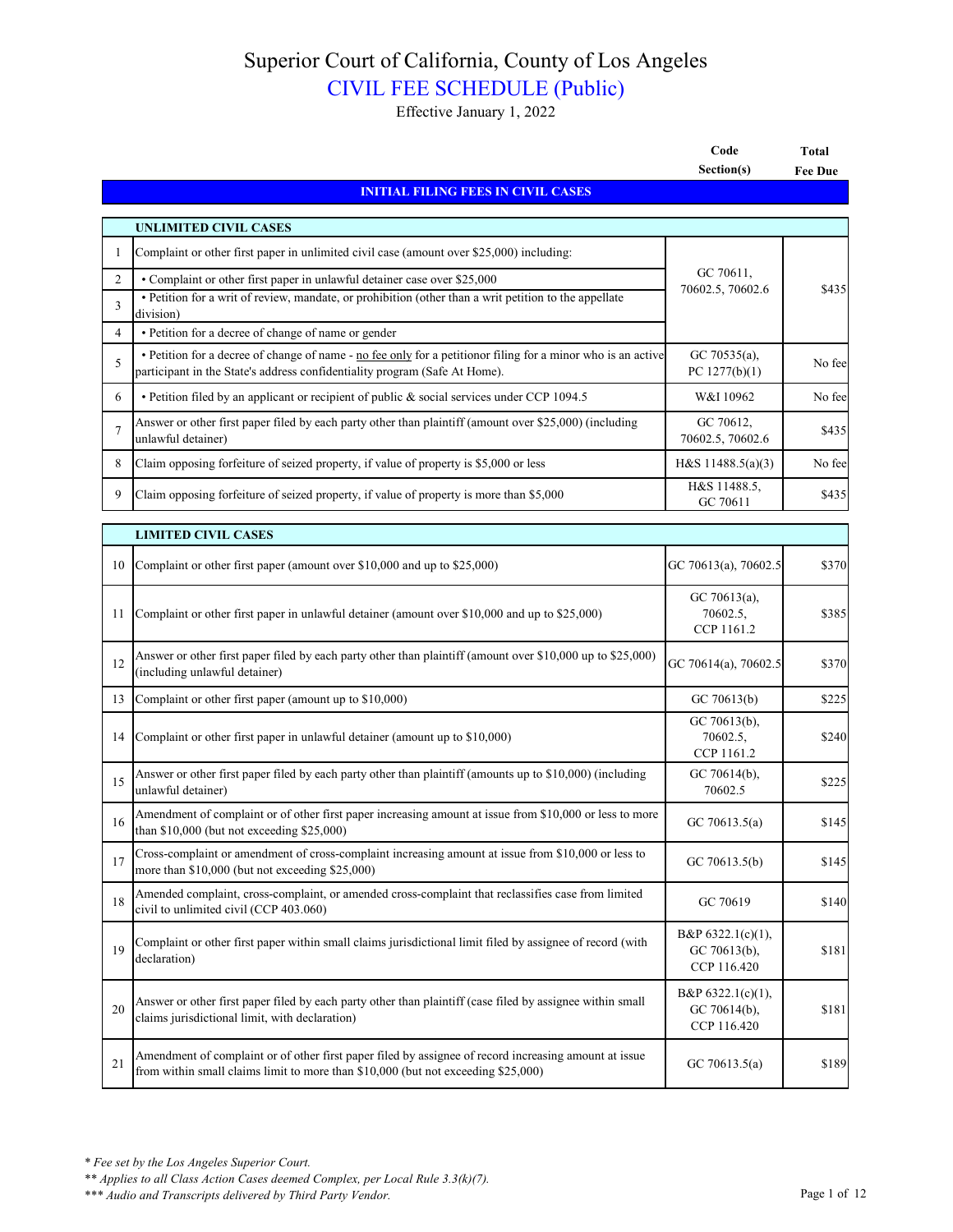|    |                                                                                                                                                                                                                                                    | Code               | Total          |
|----|----------------------------------------------------------------------------------------------------------------------------------------------------------------------------------------------------------------------------------------------------|--------------------|----------------|
|    |                                                                                                                                                                                                                                                    | Section(s)         | <b>Fee Due</b> |
| 22 | Cross-complaint or amendment of cross-complaint in case filed by assignee with declaration, increasing<br>amount at issue from within small claims limit to more than \$10,000 (but not exceeding \$25,000)                                        | GC $70613.5(b)$    | \$189          |
|    | <b>OTHER INITIAL FILING FEES (both Limited &amp; Unlimited Civil Cases)</b>                                                                                                                                                                        |                    |                |
| 23 | Additional fee for case designated as complex (one fee for all plaintiffs)**                                                                                                                                                                       | GC 70616(a)        | \$1,000        |
| 24 | Additional fee for case designated as complex (for each defendant, up to \$18,000/case)**                                                                                                                                                          | GC 70616(b)        | \$1,000        |
| 25 | Supplemental fee for filing of a complaint by a "high frequency litigant" as defined in CCP $\S$ 425.55(b),<br>in a construction-related accessibility case (caption must identify the action a subject to the<br>supplemental fee.)               | GC 70616.5         | \$1,000        |
| 26 | Complaint, response, or other first paper filed on behalf of public entity (but fee is recoverable with<br>judgment under GC 6103.5 except for those filed by the Dept. of Industrial Relations/Division of Labor<br><b>Standards Enforcement)</b> | GC 6103            | No fee         |
| 27 | Amended complaint or cross-complaint (other than one that changes amount at issue to reclassify case or<br>require fee difference paid in limited civil case under GC 70613.5)                                                                     | <b>CCP 472</b>     | No fee         |
| 28 | Action to compel registration of voters                                                                                                                                                                                                            | Elec. 2142         | No fee         |
| 29 | Request for order to require counting of provisional ballots                                                                                                                                                                                       | Elec. 14310        | No fee         |
| 30 | Petition for forfeiture where claim has been filed with district attorney for impounded vehicle                                                                                                                                                    | VC $14607.6(e)(4)$ | \$100          |
| 31 | Abstract of judgment rendered from another court (unless filed with an application for order of sale of a<br>dwelling under CCP 704.750 or with an application for order of examination under CCP 708.160)                                         | GC 70626(b)(2)     | \$45           |
| 32 | Issuing commission to take deposition out of state under CCP 2026.010                                                                                                                                                                              | GC 70626(b)(5)     | \$45           |
| 33 | Filing and entering award under Workers' Compensation Act                                                                                                                                                                                          | GC 70626(b)(6)     | \$45           |

|    | OTHER INITIAL FILING FEES (both Limited & Unlimited Civil Cases) - Discovery in Out-of-State Case                                                                       |                                 |             |  |  |
|----|-------------------------------------------------------------------------------------------------------------------------------------------------------------------------|---------------------------------|-------------|--|--|
| 34 | Application for subpoena for discovery in out-of-state case (CCP 2029.300)                                                                                              | GC 70626(b)(5)                  | \$45        |  |  |
| 35 | First petition by party for relief in discovery dispute related to out-of-state case (CCP 2029.610(a), CCP<br>2029.620(c)(1))                                           | GC 70611,<br>70602.5, 70602.6   | \$435       |  |  |
| 36 | First petition by non-party for relief in discovery dispute related to out-of-state case (CCP 2029.610(a),<br>CCP 2029.620(c)(2))                                       | GC $70626(c)$                   | \$80        |  |  |
| 37 | Subsequent petition by party for relief in discovery dispute related to out-of-state case (where first<br>appearance fee was previously paid) (CCP $2029.620(c)(1)$ )   | GC 70617(a)                     | \$60        |  |  |
| 38 | Subsequent petition by non-party for relief in discovery dispute related to out-of-state case (where fee<br>under GC 70626(c) was previously paid) (CCP 2029.620(c)(2)) | GC 70617(a)                     | <b>\$60</b> |  |  |
| 39 | Response by party to petition for relief in discovery dispute related to out-of-state case (where first<br>appearance fee was not previously paid) (CCP 2029.610(c))    | GC 70612,<br>70602.5, 70602.6   | \$435       |  |  |
| 40 | Response by party to petition for relief in discovery dispute related to out-of-state case (where first<br>appearance fee was previously paid)                          | CCP 2029.620(d)                 | No fee      |  |  |
| 41 | Response by non-party to petition for relief in discovery dispute related to out-of-state case                                                                          | CCP 2029.610(c),<br>2029.620(d) | No fee      |  |  |

|    | <b>REQUESTS FOR PROTECTIVE ORDERS</b>                                                                    |                                        |         |  |
|----|----------------------------------------------------------------------------------------------------------|----------------------------------------|---------|--|
| 42 | Petition to prevent domestic violence and response                                                       | FC 6222,<br>GC 70617(b)(7)             | No fee  |  |
| 43 | Petition to prevent abuse of an elder or dependent adult and response                                    | W&I $15657.03(q)$ ,<br>GC 70617(b)(10) | No feel |  |
| 44 | Petition to prevent civil harassment (involving violence, threats of violence, or stalking) and response | CCP $527.6(w)-(x)$                     | No fee  |  |
| 45 | Petition to prevent civil harassment (other) or school violence (other)                                  | GC 70611.<br>70602.5, 70602.6          | \$435   |  |
| 46 | Response to prevent civil harassment (other) or school violence (other)                                  | GC 70612,<br>70602.5, 70602.6          | \$435   |  |

Г

*\*\* Applies to all Class Action Cases deemed Complex, per Local Rule 3.3(k)(7).*

*\*\*\* Audio and Transcripts delivered by Third Party Vendor.* Page 2 of 12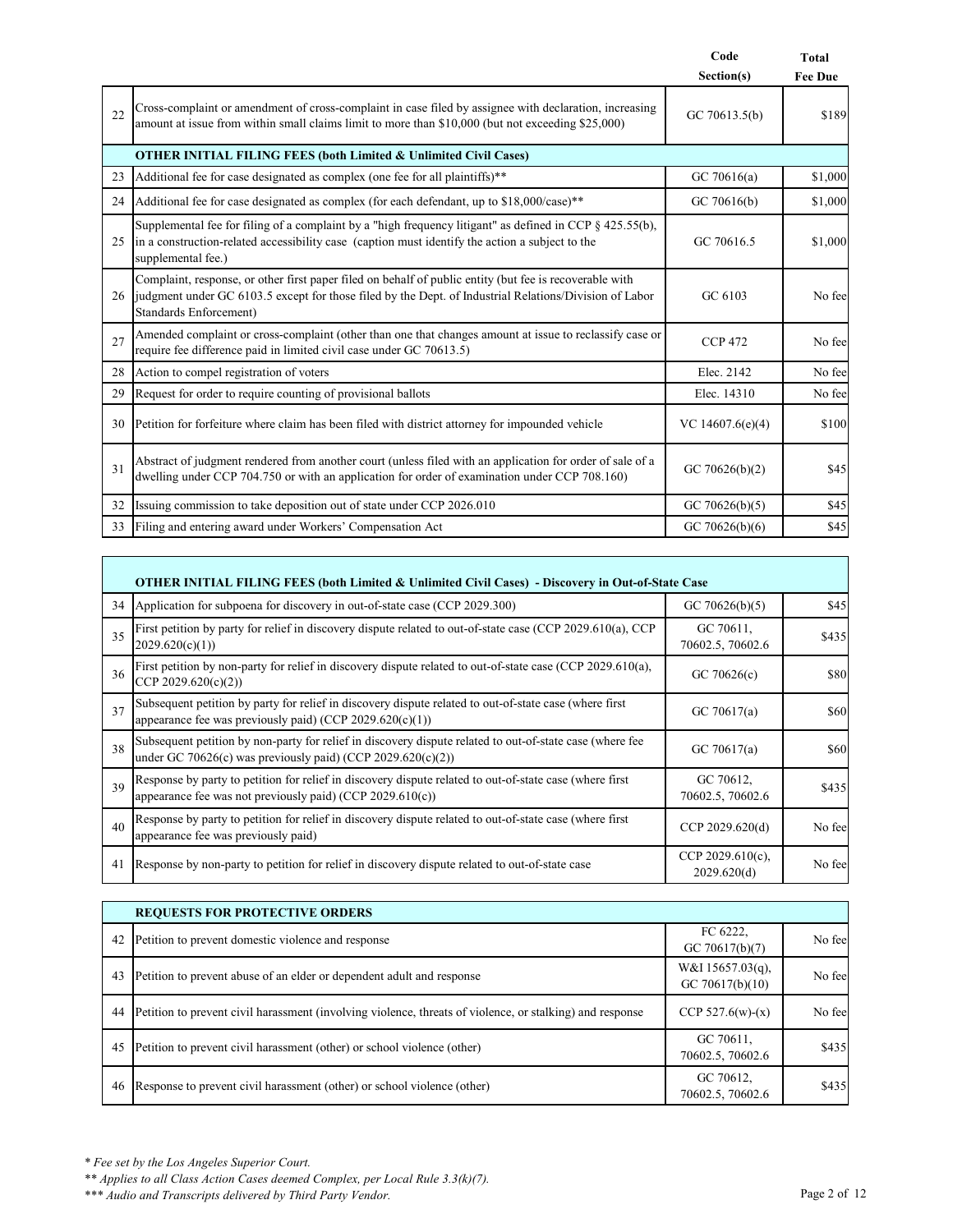|    |                                                                                                                                  | Code<br>Section(s)                  | Total<br><b>Fee Due</b> |
|----|----------------------------------------------------------------------------------------------------------------------------------|-------------------------------------|-------------------------|
| 47 | Petition to prevent workplace violence or school violence (involving violence, threats of violence, or<br>stalking) and response | CCP $527.8(v)$ -(w)<br>$527.85$ (w) | No fee                  |
| 48 | Petition to prevent workplace violence (other)                                                                                   | GC 70611,<br>70602.5, 70602.6       | \$435                   |
| 49 | Response to prevent workplace violence (other)                                                                                   | GC 70612,<br>70602.5, 70602.6       | \$435                   |
| 50 | Petition for gun violence protective order and response                                                                          | GC 6103.2, PC<br>18100, 18121       | No fee                  |

| <b>CIVIL MOTION AND OTHER FILING FEES</b> |                                                                                                                                                                                                                                                            |                          |        |
|-------------------------------------------|------------------------------------------------------------------------------------------------------------------------------------------------------------------------------------------------------------------------------------------------------------|--------------------------|--------|
| 51                                        | Motion or other paper requiring a hearing, including:                                                                                                                                                                                                      | GC 70617(a)              | \$60   |
| 52                                        | • Motion listed under CCP $1005(a)(1)–(12)$                                                                                                                                                                                                                | GC 70617(a)              | \$60   |
| 53                                        | • Motion or application to continue a trial date                                                                                                                                                                                                           | GC 70617(a)              | \$60   |
| 54                                        | · Discovery motion under CCP 2016.010 et seq.                                                                                                                                                                                                              | GC 70617(a)              | \$60   |
| 55                                        | · Motion for new trial                                                                                                                                                                                                                                     | GC 70617(a)              | \$60   |
| 56                                        | • Ex parte application requiring a party to give notice of the ex parte appearance to other parties                                                                                                                                                        | GC 70617(a)              | \$60   |
| 57                                        | Motion for summary judgment or for summary adjudication.                                                                                                                                                                                                   | GC 70617(d),<br>70657(c) | \$500  |
| 58                                        | Application to appear as counsel pro hac vice. (No fee if the attorney represents a tribe in a child welfare<br>matter under the Federal Indian Child Welfare Act (ICWA) (25 U.S.C. Sec. 1901 et seq.).)                                                   | GC 70617(e)(1) & (3)     | \$500  |
| 59                                        | Renewal fee for application to appear as counsel pro hac vice for each year a case continues. (No fee if<br>the attorney represents a tribe in a child welfare matter under the federal Indian Child Welfare Act<br>(ICWA) (25 U.S.C. Sec. 1901 et seq.).) | GC 70617(e)(2) & (3)     | \$500  |
| 60                                        | Reclassification of limited jurisdiction case to unlimited jurisdiction (CCP 403.060)                                                                                                                                                                      | GC 70619                 | \$140  |
| 61                                        | Processing change of venue (payable to Superior Court from which the transfer was requested) (a<br>separate check with the initial filing fee for the court to which the case will be transferred is also<br>required)                                     | GC 70618                 | \$50   |
| 62                                        | Request, application, or motion for, or notice of, continuance of hearing or case management conference                                                                                                                                                    | GC 70617(c)(1)           | \$20   |
| 63                                        | Stipulation and order                                                                                                                                                                                                                                      | GC 70617(c)(2)           | \$20   |
| 64                                        | Request for order authorizing service of summons by posting (CCP 415.45) or by publication (CCP<br>415.50)                                                                                                                                                 | GC 70617(c)(3)           | \$20   |
| 65                                        | Amended notice of motion                                                                                                                                                                                                                                   | GC 70617(b)(2)           | No fee |
| 66                                        | Civil case management statement                                                                                                                                                                                                                            | GC $70617(b)(3)$         | No fee |
| 67                                        | Request for trial de novo after judicial arbitration                                                                                                                                                                                                       | GC $70617(b)(4)$         | No fee |
| 68                                        | Stipulation that does not require an order                                                                                                                                                                                                                 | GC 70617(b)(5)           | No fee |
| 69                                        | A request for entry of default or default judgment                                                                                                                                                                                                         | GC $70617(b)(8)$         | No fee |

|    | CIVIL JURY AND TRIAL RELATED FEES                                                                                      |                        |        |  |
|----|------------------------------------------------------------------------------------------------------------------------|------------------------|--------|--|
| 70 | Advance jury fee (nonrefundable)                                                                                       | CCP $631(b)$           | \$150  |  |
|    | Subsequent (daily) jury deposits (\$15 per day plus mileage of \$0.34 per mile one way, per juror)*                    | CCP $631(e)$ , 215 (c) | Varies |  |
|    | Advance witness fee for peace officer, court, state or municipal agency employee (Collected by<br>employer/agency) $*$ | GC 68097.1,<br>68097.2 | \$275  |  |

*\*\* Applies to all Class Action Cases deemed Complex, per Local Rule 3.3(k)(7).*

*\*\*\* Audio and Transcripts delivered by Third Party Vendor.* Page 3 of 12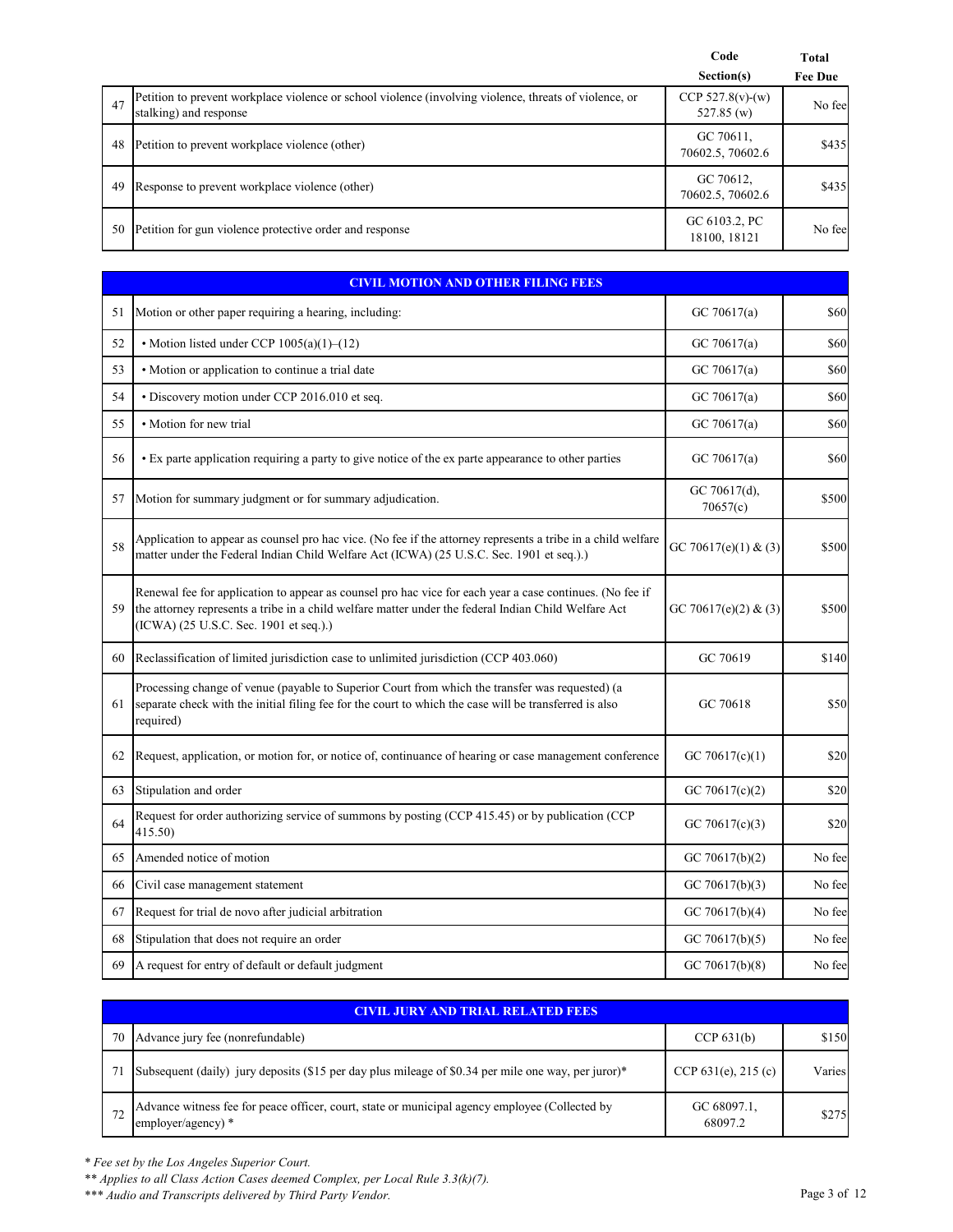**Code Total Section(s) Fee Due**

|    | <b>JUDGMENT RELATED FEES</b>                                                                                                                                                                             |                  |        |  |
|----|----------------------------------------------------------------------------------------------------------------------------------------------------------------------------------------------------------|------------------|--------|--|
| 73 | Confession of judgment (CCP 1134)                                                                                                                                                                        | GC 70626(b)(3)   | \$45   |  |
| 74 | Renewal of judgment (CCP 683.150)                                                                                                                                                                        | GC $70626(b)(4)$ | \$45   |  |
| 75 | Notice of settlement (CRC 225)                                                                                                                                                                           | CRC 3.1385       | No fee |  |
|    | <b>POST JUDGMENT RELATED FEES</b>                                                                                                                                                                        |                  |        |  |
| 76 | Issuing writ of attachment, writ of mandate, writ of execution, writ of sale, writ of possession, writ of<br>prohibition, writ of restitution, or any other writ for enforcement of an order or judgment | GC 70626(a)(1)   | \$40   |  |
| 77 | Issuing abstract of judgment                                                                                                                                                                             | GC 70626(a)(2)   | \$40   |  |
| 78 | Issuing an order of sale                                                                                                                                                                                 | GC 70626(b)(1)   | \$45   |  |
| 79 | Application for order of sale of a dwelling (CCP 704.750)                                                                                                                                                | GC 70617(a)(7)   | \$60   |  |
| 80 | Application for examination of third person controlling defendant's property (CCP 491.110, 491.150)                                                                                                      | GC 70617(a)(3)   | \$60   |  |
| 81 | Application for order for judgment debtor examination (CCP 708.110, 708.160); no separate fee is<br>charged for filing the abstract of judgment with the application                                     | GC 70617(a)(6)   | \$60   |  |
| 82 | Certificate of satisfaction of judgment (CCP 724.100)                                                                                                                                                    | GC 70626(a)(3)   | \$40   |  |

|    | <b>SMALL CLAIMS FEES</b>                                                                                                                                                                       |                                   |        |  |
|----|------------------------------------------------------------------------------------------------------------------------------------------------------------------------------------------------|-----------------------------------|--------|--|
| 83 | Filing claim for \$1,500 or less                                                                                                                                                               | CCP 116.230(b)(1)                 | \$30   |  |
| 84 | Filing claim for more than \$1,500 but less than or equal to \$5,000                                                                                                                           | CCP 116.230(b)(2)                 | \$50   |  |
| 85 | Filing claim for more than \$5,000 but less than or equal to \$10,000 (claim by natural persons only, with<br>certain exceptions)                                                              | CCP 116.230(b)(3),<br>CCP116.221  | \$75   |  |
| 86 | Filing claim by person who has filed more than 12 small claims in California within the previous 12<br>months                                                                                  | CCP $116.230(c)$                  | \$100  |  |
| 87 | Amendment raising amount of claim from \$1,500 or less to more than \$1,500 but not exceeding \$5,000                                                                                          | CCP $116.230(d)(1)$               | \$20   |  |
| 88 | Amendment raising amount of claim from more than \$1,500 but not exceeding \$5,000 to more than<br>\$5,000 but not exceeding \$10,000 (claim by natural persons only, with certain exceptions) | CCP 116.230(d)(2),<br>CCP 116.221 | \$25   |  |
| 89 | Amendment raising amount of claim from \$1,500 or less to more than \$5,000 but not exceeding \$10,000<br>(claim by natural persons only, with certain exceptions)                             | CCP 116.230(d)(3),<br>CCP 116.221 | \$45   |  |
| 90 | Transfer of case out of small claims court (defendant's claim exceeding jurisdictional limit) (no receiving<br>court filing or transfer fee)                                                   | CCP 116.390                       | No fee |  |
| 91 | Request for postponement of hearing, if defendant has been served                                                                                                                              | CCP 116.570                       | \$10   |  |
| 92 | Notice of appeal of small claims case/Writ of Review, Mandate, or Prohibition                                                                                                                  | CCP 116.760,<br>CCP 116.798       | \$75   |  |
| 93 | Motion to vacate                                                                                                                                                                               | CCP 116.745                       | \$20   |  |
| 94 | Judgment paid to court - small claims                                                                                                                                                          |                                   | Varies |  |
| 95 | Fee for payment of judgment to court                                                                                                                                                           | CCP 116.860                       | \$20   |  |
| 96 | Application for order of examination of judgment debtor                                                                                                                                        | GC 70617(a)(6),<br>CCP 116.820    | \$60   |  |
| 97 | Writ of execution                                                                                                                                                                              | GC 70626(a)(1),<br>CCP 116.820    | \$40   |  |
| 98 | Abstract of judgment                                                                                                                                                                           | GC 70626(a)(2),<br>CCP 116.820    | \$40   |  |

**FAMILY LAW FEES**

*\* Fee set by the Los Angeles Superior Court.*

*\*\* Applies to all Class Action Cases deemed Complex, per Local Rule 3.3(k)(7).*

*\*\*\* Audio and Transcripts delivered by Third Party Vendor.* Page 4 of 12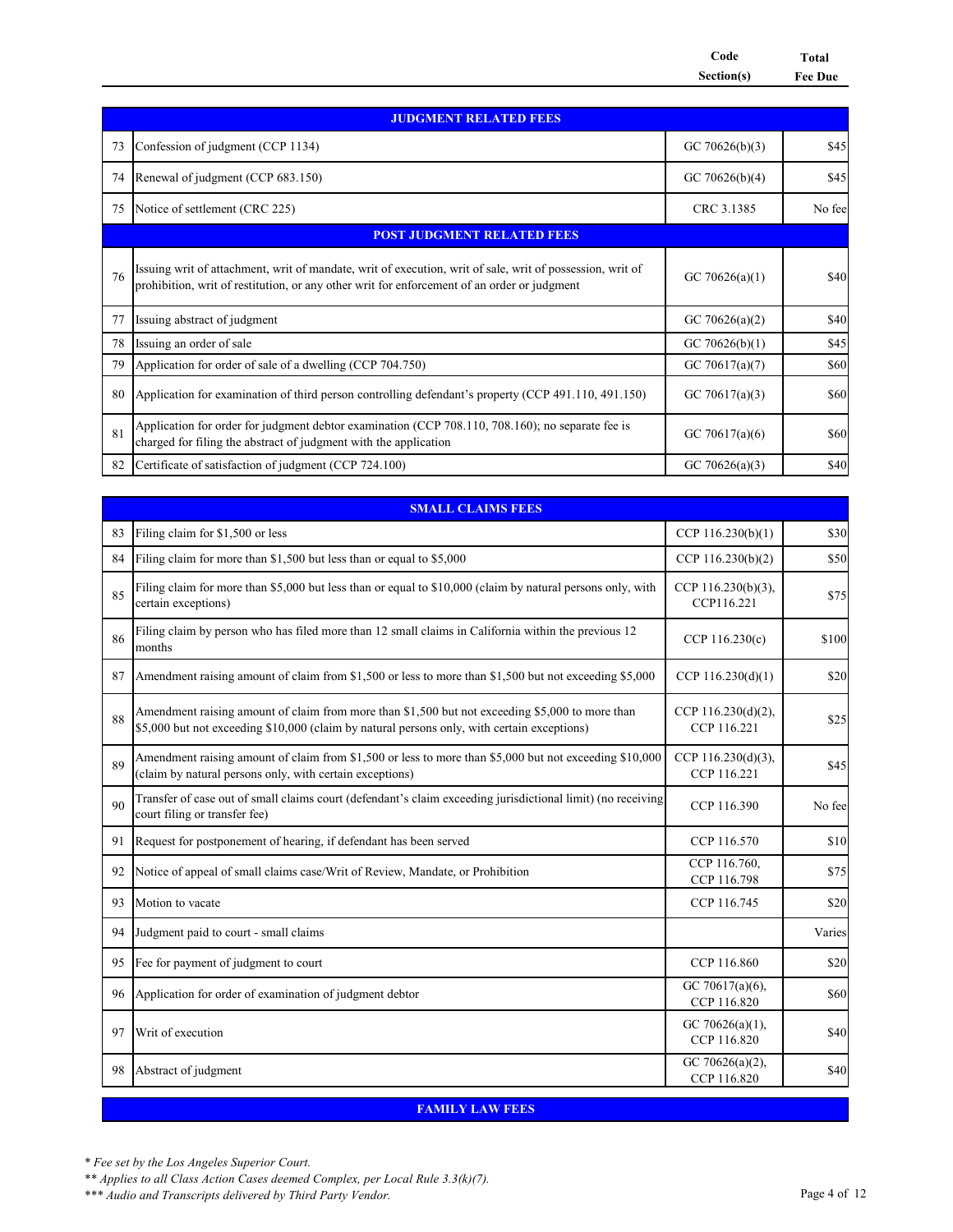|     |                                                                                                                                                                                                                                                                                                                                                                             | Code<br>Section(s)                      | Total<br><b>Fee Due</b> |
|-----|-----------------------------------------------------------------------------------------------------------------------------------------------------------------------------------------------------------------------------------------------------------------------------------------------------------------------------------------------------------------------------|-----------------------------------------|-------------------------|
|     | Petition or other first paper (including a joint petition) for dissolution of marriage or domestic                                                                                                                                                                                                                                                                          | GC 70670(b),                            |                         |
| 99  | partnership, legal separation, or nullity                                                                                                                                                                                                                                                                                                                                   | 70602.5, 70602.6                        | \$435                   |
| 100 | Response or other first paper filed in response to petition for dissolution of marriage or domestic<br>partnership, legal separation, or nullity                                                                                                                                                                                                                            | GC 70670(d),<br>70602.5, 70602.6        | \$435                   |
| 101 | First paper in family law matter other than dissolution of marriage or domestic partnership, legal<br>separation, or nullity                                                                                                                                                                                                                                                | GC 70670 $(a)$ ,<br>70602.5, 70602.6    | \$435                   |
| 102 | First paper filed in response in family law matter other than dissolution of marriage or domestic<br>partnership, legal separation, or nullity                                                                                                                                                                                                                              | GC 70670 $(c)$ ,<br>70602.5, 70602.6    | \$435                   |
| 103 | A settlement agreement or stipulation for judgment that is signed by a defaulted respondent and included<br>in a judgment of dissolution of marriage or domestic partnership; or a stipulation to modify such an<br>agreement if the stipulation is presented by the petitioner (defaulted respondent is not charged a first<br>paper fee under GC 70670. GC 70671(b), (e)) | GC 70677(c)                             | No fee                  |
| 104 | Appearance, stipulation, and waiver of rights in dissolution of marriage or domestic partnership, legal<br>separation or nullity or to establish parentage, when respondent is a member of the armed forces                                                                                                                                                                 | GC 70673                                | No fee                  |
|     | 105 Petition for adoption and stepparent adoption (for each person to be adopted).                                                                                                                                                                                                                                                                                          | H&S 103730                              | \$20                    |
|     | 106 Filings in a proceeding to declare a minor free from parental custody and control                                                                                                                                                                                                                                                                                       | FC 7806, 7841                           | No fee                  |
|     | Domestic violence restraining orders, including a request to obtain, modify, or enforce an order to<br>107 prevent domestic violence or response to that request; and any request that is necessary to obtain or give<br>effect to a restraining order                                                                                                                      | GC 70671(f),<br>70677(b)(5);<br>FC 6222 | No fee                  |
|     | 108 Court reporter per diem fees (4 hours or more)                                                                                                                                                                                                                                                                                                                          | GC 68086(a)(1) – (2)                    | \$764                   |
|     | 109 Court reporter per diem fees (more than 1 hour but less than 4 hours)                                                                                                                                                                                                                                                                                                   | GC 68086(a)(1) – (2)                    | \$382                   |
|     | 110 Court reporter per diem fees (1 hour or less)                                                                                                                                                                                                                                                                                                                           | GC 68086(a)(1) – (2)                    | \$30                    |
| 111 | Motion, application, order to show cause, or other paper requiring a hearing in a family law matter<br>(unless it is the party's first paper and the first paper filing fee is paid)                                                                                                                                                                                        | GC 70677(a)                             | \$60                    |
| 112 | Additional charge on motion or order to show cause, or other proceeding seeking to modify or enforce<br>custody or visitation                                                                                                                                                                                                                                               | GC 70678                                | \$25                    |
| 113 | Stipulation and order not requiring a hearing; request or stipulation for continuance of hearing or case<br>management conference not requiring a hearing                                                                                                                                                                                                                   | GC 70677(c)                             | \$20                    |
|     | 114 Stipulation that does not require an order                                                                                                                                                                                                                                                                                                                              | GC 70677(b)(7)                          | No fee                  |
|     | 115 A stipulation regarding the date of termination of marital or domestic partnership status if the court has<br>retained jurisdiction over that date                                                                                                                                                                                                                      | GC 70671(c)                             | No fee                  |
| 116 | First paper or any subsequent paper filed by the Department of Child Support Services to establish<br>parentage or to establish, modify, or collect child support                                                                                                                                                                                                           | GC 6103.9, 70672                        | No fee                  |
|     | Response or subsequent paper filed in an action brought by the Department of Child Support Services to<br>117 establish parentage or to establish, modify, or collect support if support is the only issue; if a custody<br>issue is raised, see charge for first paper filed in response to other family law matters                                                       | GC 70672                                | No fee                  |
| 118 | Filings on issues relating to parentage or support in a pre-existing non-governmental case in which a<br>Title IV-D child support agency has intervened and is providing services under FC § 17400                                                                                                                                                                          | GC 70672                                | No fee                  |
|     | 119 Statement to register a foreign support order or other first paper in a UIFSA case                                                                                                                                                                                                                                                                                      | GC 70677, FC 4927                       | No fee                  |
|     | 120 A document relating to a stipulated post judgment modification of child support                                                                                                                                                                                                                                                                                         | GC 70671(d)                             | No fee                  |
| 121 | Child custody evaluation - Parenting Plan Assessment 1 (1 Day)*                                                                                                                                                                                                                                                                                                             | FC 3112                                 | \$975                   |
| 122 | Child custody evaluation - Child interview*                                                                                                                                                                                                                                                                                                                                 | FC 3112                                 | \$424                   |
| 123 | Child custody evaluation - Parenting Plan Assessment 2 (2 Days)*                                                                                                                                                                                                                                                                                                            | FC 3112                                 | \$1,950                 |
| 124 | Child custody evaluation - Full evaluation deposit*                                                                                                                                                                                                                                                                                                                         | FC 3112                                 | \$1,200                 |
|     | 125 Child custody evaluation - Subpoena fee*                                                                                                                                                                                                                                                                                                                                | FC 3112                                 | \$1,292                 |

*\*\* Applies to all Class Action Cases deemed Complex, per Local Rule 3.3(k)(7).*

*\*\*\* Audio and Transcripts delivered by Third Party Vendor.* Page 5 of 12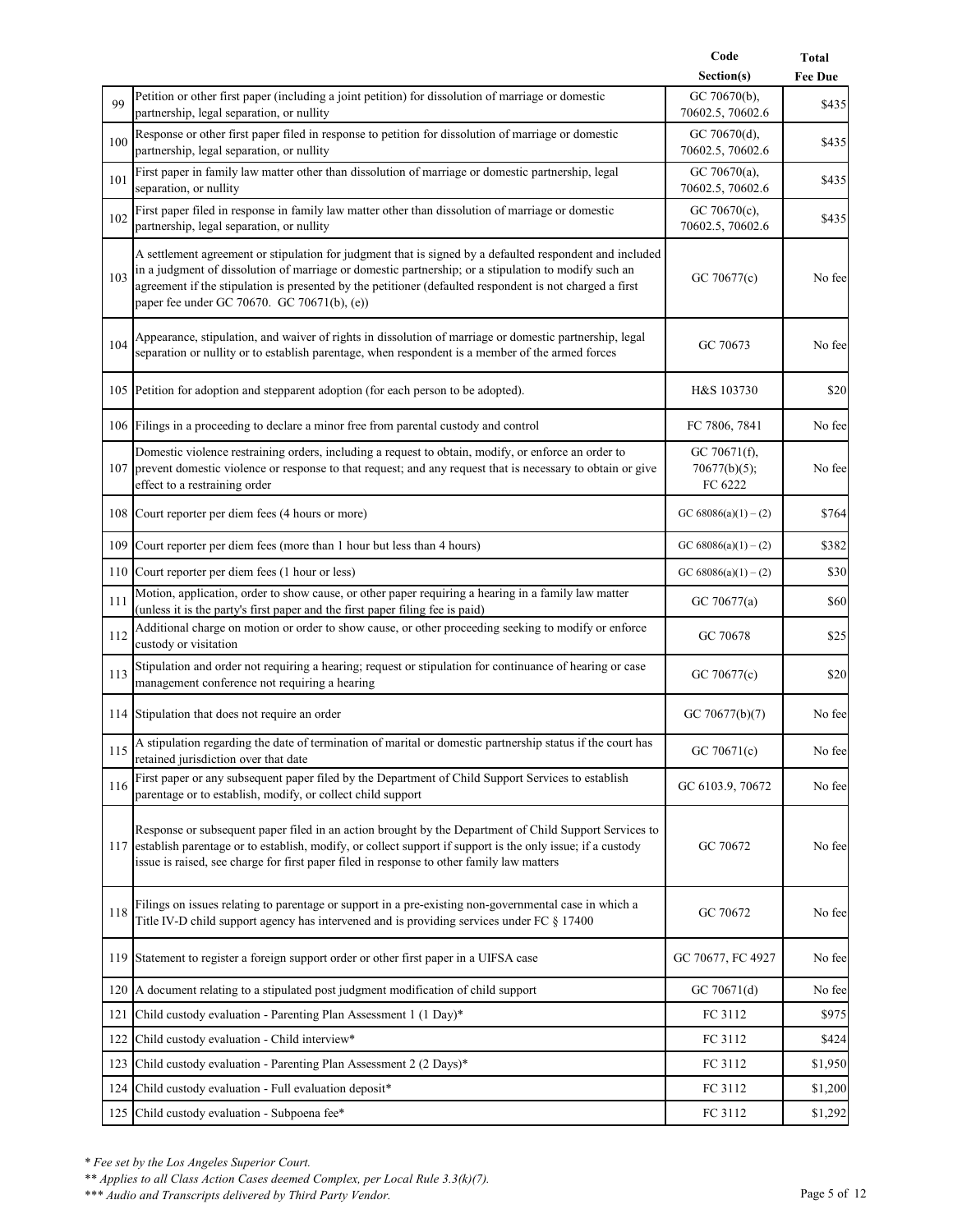|     |                                                                                                              | Code<br>Section(s) | Total<br><b>Fee Due</b> |
|-----|--------------------------------------------------------------------------------------------------------------|--------------------|-------------------------|
|     | 126 Child custody evaluation - Deposition fee*                                                               | FC 3112            | \$1,723                 |
|     | 127 Child custody evaluation - Clerical time*                                                                | FC 3112            | \$53                    |
|     | 128 Child custody evaluation - Transcription time*                                                           | FC 3112            | \$68                    |
|     | 129 Child custody evaluation - FCS Specialist time*                                                          | FC 3112            | \$107                   |
|     | 130 Child custody evaluation - Supervisor time*                                                              | FC 3112            | \$120                   |
| 131 | Child custody evaluation - Mileage*                                                                          | FC 3112            | \$0.54                  |
| 132 | Court-appointed counsel for child (FC $\S 3150$ et seq.) *                                                   | FC 3153            | Varies                  |
| 133 | Dependency Court-appointed counsel for child *                                                               | W&I 903.1          | Varies                  |
|     | 134 Premarital counseling for minors *                                                                       | FC 304             | Varies                  |
|     | 135 Petition to declare child free from parental custody and control *                                       | FC 7851.5          | \$350                   |
| 136 | Application fee for recognition of tribal court order for distribution of restricted assets upon dissolution | CCP $1173.1(a)$    | \$100                   |

|     | <b>PROBATE FEES</b>                                                                                                                                                                                                                                                                                                                                                                                                                                                                                                                                         |                                          |        |  |
|-----|-------------------------------------------------------------------------------------------------------------------------------------------------------------------------------------------------------------------------------------------------------------------------------------------------------------------------------------------------------------------------------------------------------------------------------------------------------------------------------------------------------------------------------------------------------------|------------------------------------------|--------|--|
| 137 | Estate first filing; first-filed petition for letters of administration or letters testamentary, first-filed<br>petition for special letters of administration with powers of general representative under Probate Code<br>8 8 5 4 5                                                                                                                                                                                                                                                                                                                        | GC 70650(a),<br>70602.5, 70602.6         | \$435  |  |
|     | Later-filed petition for, or objections to, letters of administration or letters testamentary, petitions for<br>138 special letters of administration with powers of general representative filed by a person other than the<br>original petitioner                                                                                                                                                                                                                                                                                                         | GC 70650(c),<br>70602.5, 70602.6         | \$435  |  |
| 139 | First or subsequent petitions for special letters of administration without powers of general personal<br>representative                                                                                                                                                                                                                                                                                                                                                                                                                                    | GC 70657.5(a)(3)                         | \$200  |  |
|     | Objections or any other paper in opposition to petitions or appointment of a personal representative other<br>than competing petitions for appointment or will contest (no fee if filed together with petition for<br>140 appointment of personal representative); if the objection or opposition is filed with the objector's petition<br>for letters of administration, letters testamentary, or special letters of administration with powers of a<br>general representative, then only one fee for the competing petition and the objections is charged | GC 70651(a),<br>70602.5, 70602.6         | \$435  |  |
| 141 | Each petition and each objection or other opposition to petitions concerning the internal affairs of a trust,<br>Prob.C. § 17200 or first account of a trustee of a testamentary trust that is subject to continuing court<br>jurisdiction under Prob.C. § 17300 (this fee does not apply to petitions or opposition filed concerning<br>trust created by court order under Prob.C. § 2580, 3100 or 3600)                                                                                                                                                   | GC 70652(a),(b),(d),<br>70602.5, 70602.6 | \$435  |  |
| 142 | Petition (or opposition to petition) concerning the internal affairs of a trust created by court order under<br>Prob.C § 2580, 3100, or 3600 not subject to the fee under GC 70652                                                                                                                                                                                                                                                                                                                                                                          | GC 70657.5(a)(1),<br>GC 70652(d)         | \$200  |  |
| 143 | Petitions for appointment of conservator, guardian of the estate or guardian of the person and estate or<br>except as provided in GC 70653(f); if the objection(s) or opposition is filed with the objections, petition<br>for appointment of conservator, guardian of the estate or guardian of the person and estate, then only one<br>fee for the competing petition and objection(s) is charged                                                                                                                                                         | GC 70653(a-c),<br>70602.5, 70602.6       | \$435  |  |
| 144 | First or subsequent petition filed for a temporary conservator, a temporary guardian of the estate, or a<br>temporary guardian on the person and estate                                                                                                                                                                                                                                                                                                                                                                                                     | GC 70653(a-d)                            | \$435  |  |
| 145 | Objections to petition for appointment of conservator, guardian of the estate or guardian of the person<br>and estate filed by or on behalf of the proposed conservatee or the minor or a parent of the minor                                                                                                                                                                                                                                                                                                                                               | GC 70653(f)                              | No fee |  |
| 146 | Petition for appointment of guardian of the person only or opposition to petition other than competing<br>petition for appointment (one fee if objections and competing petition are filed together)                                                                                                                                                                                                                                                                                                                                                        | GC 70654(a-c),<br>70602.5                | \$225  |  |

*\*\* Applies to all Class Action Cases deemed Complex, per Local Rule 3.3(k)(7).*

*\*\*\* Audio and Transcripts delivered by Third Party Vendor.* Page 6 of 12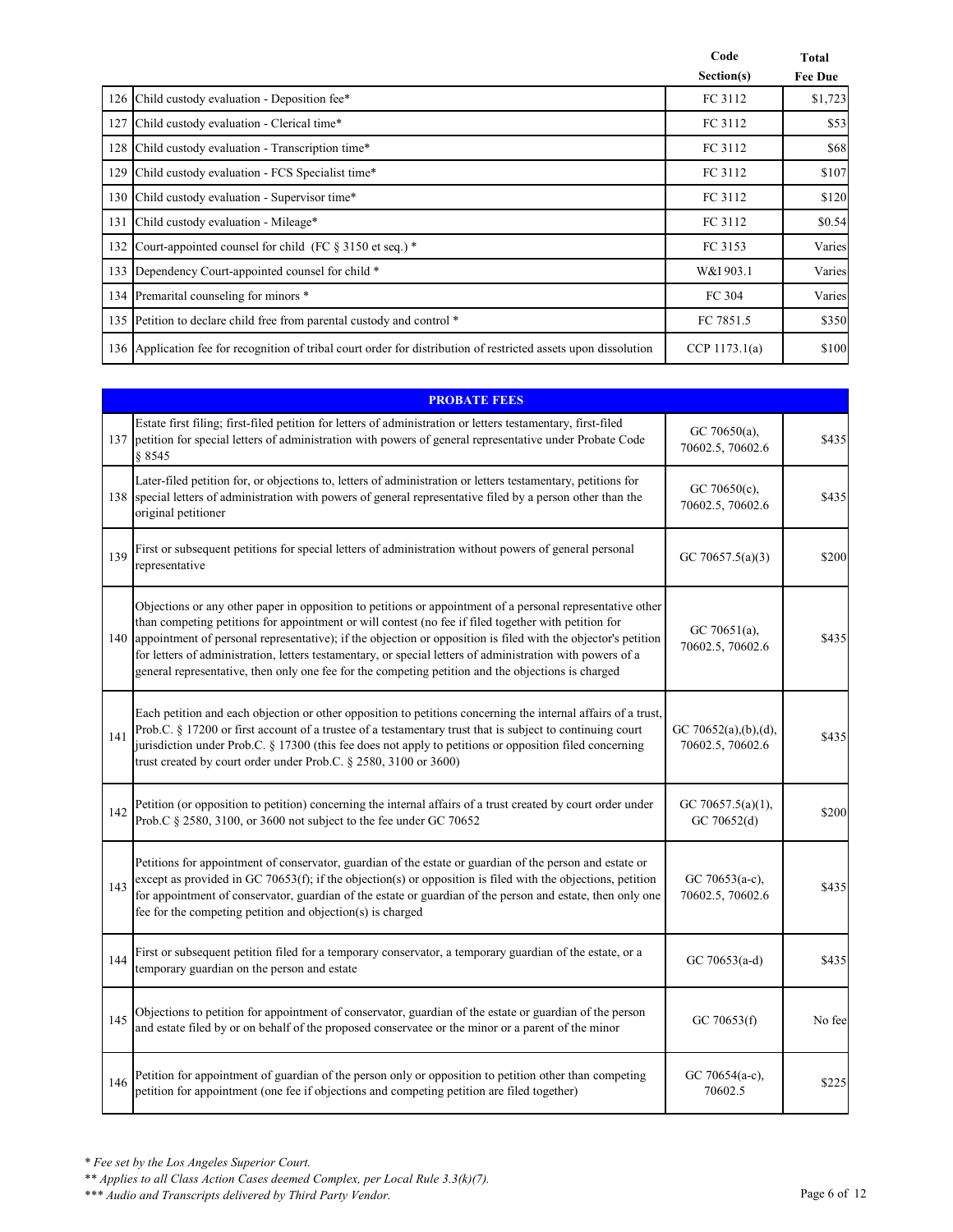|     |                                                                                                                                                                                                                                                                                                                                                                                                                 | Code                             | <b>Total</b>   |
|-----|-----------------------------------------------------------------------------------------------------------------------------------------------------------------------------------------------------------------------------------------------------------------------------------------------------------------------------------------------------------------------------------------------------------------|----------------------------------|----------------|
|     |                                                                                                                                                                                                                                                                                                                                                                                                                 | Section(s)                       | <b>Fee Due</b> |
|     | 147 First or subsequent petition filed for a temporary guardian on the person                                                                                                                                                                                                                                                                                                                                   | GC 70654(a-d)                    | \$225          |
|     | 148 Opposition to petition by the minor or the parent of the minor                                                                                                                                                                                                                                                                                                                                              | GC $70654(e)$                    | No fee         |
| 149 | Petition or opposition filed after issuance of letters of guardianship or temporary guardianship, in<br>guardianship of the person only                                                                                                                                                                                                                                                                         | GC 70657(e)                      | No fee         |
|     | 150 First or subsequent petition for temporary letters of conservatorship or guardianship                                                                                                                                                                                                                                                                                                                       | GC 70657(a)(4)                   | \$60           |
| 151 | Petition commencing other proceedings under the Probate Code, and objections or other opposition to<br>such petitions, including the following:                                                                                                                                                                                                                                                                 | GC 70655,<br>70602.5, 70602.6    | \$435          |
| 152 | · Petition to determine the fact of death to determine title to real property and objection or other<br>opposition (Prob.C § 200)                                                                                                                                                                                                                                                                               | GC 70655(c)(4)                   | \$435          |
| 153 | · Petition for an order concerning a particular transaction and objection or other<br>opposition (Prob.C § 3100)                                                                                                                                                                                                                                                                                                | GC 70655(c)(5)                   | \$435          |
| 154 | • Petition concerning capacity determination and health care decision authority for adult without<br>conservator and objection or other opposition (Prob.C § 3200)                                                                                                                                                                                                                                              | GC 70655 $(c)(6)$                | \$435          |
| 155 | • Petition for compromise of a claim of a minor or disabled person, no civil action pending, and<br>objections or other opposition (Prob.C § 3600) (no fee required if filed in existing civil action)                                                                                                                                                                                                          | GC 70655 $(c)(1)$                | \$435          |
| 156 | · Petition concerning power of attorney and objection or other opposition<br>(Prob.C § 4541)                                                                                                                                                                                                                                                                                                                    | GC 70655 $(c)(8)$                | \$435          |
| 157 | • Petition concerning an advance health care directive and objection or other opposition<br>(Prob.C § 4766)                                                                                                                                                                                                                                                                                                     | GC 70655 $(c)(7)$                | \$435          |
| 158 | • Petition to determine succession to real property and objection or other opposition (Prob.C § 13151)                                                                                                                                                                                                                                                                                                          | GC 70655(c)(2)                   | \$435          |
| 159 | • Spousal or domestic partnership property petition and objection or other opposition (Prob.C § 13650)                                                                                                                                                                                                                                                                                                          | GC 70655(c)(3)                   | \$435          |
| 160 | · Petition for approval, compromise, or settlement of claims against deceased settlor, or for allocation of<br>amounts due between trusts, or opposition or other objections (Prob.C § 19020)                                                                                                                                                                                                                   | GC 70655(c)(9)                   | \$435          |
| 161 | • Any other petition that commences a proceeding under the Probate Code and oppositions or other<br>objections thereto                                                                                                                                                                                                                                                                                          | GC 70655(c)(10)                  | \$435          |
| 162 | Petition for order setting aside estate of small value if no estate is pending for the decedent and<br>opposition or other objections thereto, (Prob.C § 6602) (no fee is charged when this petition is filed with<br>a petition for letters of administration or letters testamentary, first-filed petition for special letters of<br>administration with powers of general representative                     | GC 70656(a-c),<br>70602.5        | \$225          |
|     | 163 Opposition to petition for order setting aside estate of small value (Prob.C § 6602)                                                                                                                                                                                                                                                                                                                        | GC 70656(b),<br>70602.5          | \$225          |
| 164 | Petition (or opposition to petition), for an order listed below, filed after issuance of letters testamentary,<br>letters of administration, letters of special administration to a personal representative of a decedent's<br>estate, or letters of guardianship or conservatorship, or temporary guardianship or conservatorship to a<br>guardian or conservator (other than guardianship of the person only) | GC 70658(a),<br>70602.5, 70602.6 | \$435          |
| 165 | · Petition for order concerning sale, lease, encumbrance, grant of an option, purchase, conveyance, or<br>exchange of property                                                                                                                                                                                                                                                                                  | GC 70658(a)(1)                   | \$435          |
| 166 | • Petition for order settling an account of a fiduciary                                                                                                                                                                                                                                                                                                                                                         | GC 70658(a)(2)                   | \$435          |
| 167 | · Petition for order authorizing, instructing, or directing a fiduciary, or approving or confirming acts of<br>a fiduciary                                                                                                                                                                                                                                                                                      | GC 70658(a)(3)                   | \$435          |
| 168 | · Petition for order concerning payment of compensation or expenses of an attorney                                                                                                                                                                                                                                                                                                                              | GC 70658(a)(4)                   | \$435          |
| 169 | · Petition for order concerning payment of compensation or expenses of a fiduciary                                                                                                                                                                                                                                                                                                                              | GC 70658(a)(5)                   | \$435          |
| 170 | • Petition for order surcharging or removing a fiduciary                                                                                                                                                                                                                                                                                                                                                        | GC 70658(a)(6)                   | \$435          |
| 171 | • Petition for order transferring or authorizing transfer of property of an estate to a fiduciary in another<br>jurisdiction                                                                                                                                                                                                                                                                                    | GC 70658(a)(7)                   | \$435          |

*<sup>\*\*</sup> Applies to all Class Action Cases deemed Complex, per Local Rule 3.3(k)(7).*

*<sup>\*\*\*</sup> Audio and Transcripts delivered by Third Party Vendor.* Page 7 of 12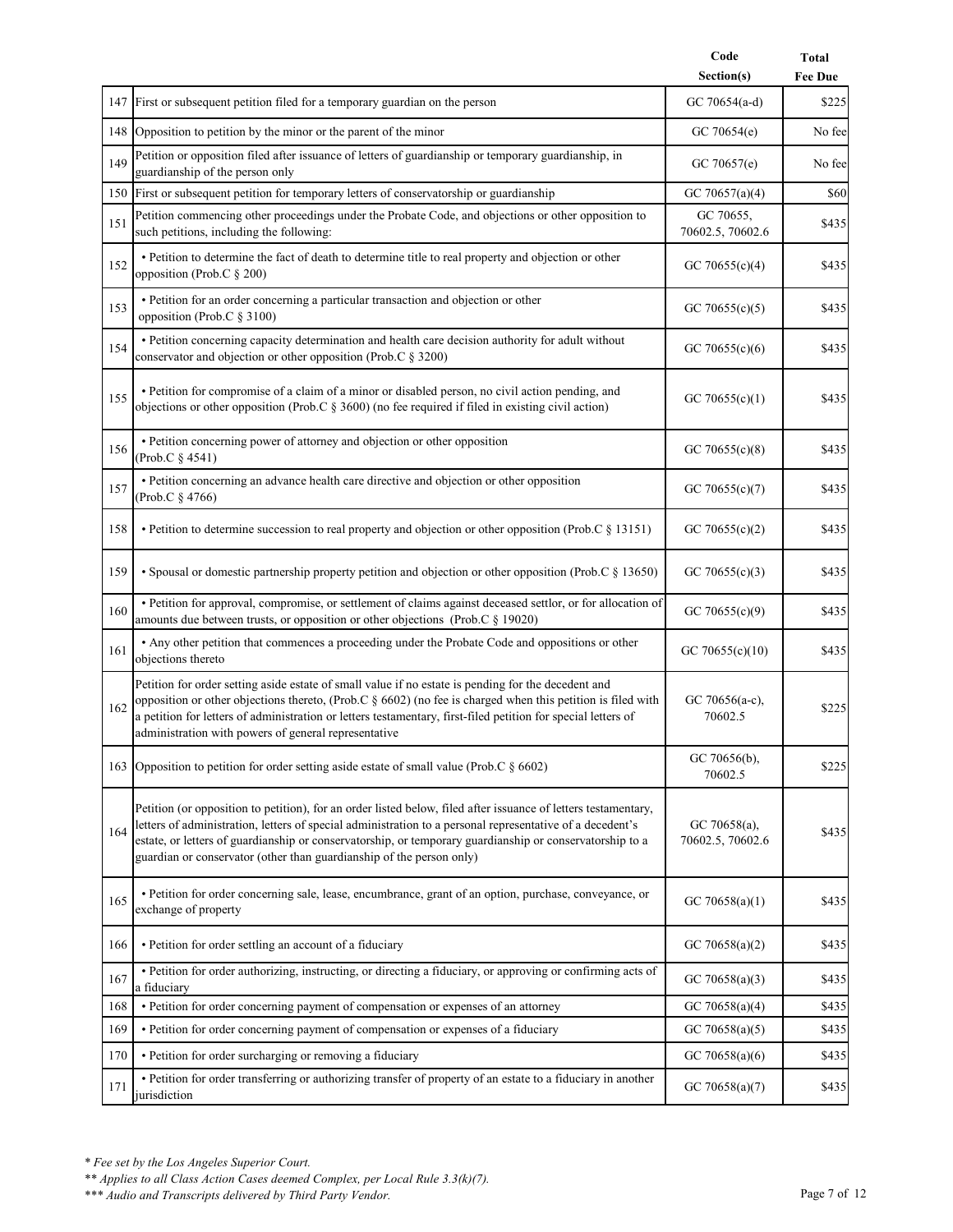|     |                                                                                                                                                                                                                                                  | Code<br>Section(s)            | <b>Total</b><br><b>Fee Due</b> |
|-----|--------------------------------------------------------------------------------------------------------------------------------------------------------------------------------------------------------------------------------------------------|-------------------------------|--------------------------------|
| 172 | • Petition for order allowing a fiduciary's request to resign                                                                                                                                                                                    | GC 70658(a)(8)                | \$435                          |
| 173 | • Petition for order adjudicating a claim to property under Prob.C § 850 et seq.                                                                                                                                                                 | GC 70658(a)(9)                | \$435                          |
| 174 | · Petition for order granting permission to fix the residence of a ward or conservatee outside of<br>California                                                                                                                                  | GC 70658(a)(10)               | \$435                          |
| 175 | • Petition for order concerning payments for support, maintenance, or education of a ward or<br>conservatee or of a person entitled to support, maintenance, or education from a ward or conservatee                                             | GC 70658(a)(11)               | \$435                          |
| 176 | • Petition for order concerning payment of surplus income to relatives of a conservatee (Prob.C § 2423)<br>or concerning substituted judgment (Prob.C § 2580)                                                                                    | GC 70658(a)(12)               | \$435                          |
| 177 | • Petition for order affecting legal capacity of a conservatee under Prob.C § 1870 et seq.                                                                                                                                                       | GC 70658(a)(13)               | \$435                          |
| 178 | • Petition for order adjudicating merits of a claim under Prob.C § 2500 et seq.                                                                                                                                                                  | GC 70658(a)(14)               | \$435                          |
| 179 | Petition (or opposition to petition) filed after the issuance of temporary letters of guardianship or<br>conservatorship or letters of guardianship or conservatorship not subject to the fee in GC 70658(a) and<br>not exempt under GC 70657(e) | GC 70657(a)(3)                | \$60                           |
| 180 | Petition (or opposition to petition) filed after the issuance of letters of guardianship or temporary letters<br>of guardianship in a guardianship of the person only                                                                            | GC 70657(e),<br>70658(c)(1)   | No fee                         |
|     | 181 Disclaimer of interest in a decedent's estate                                                                                                                                                                                                | GC 70657.5(c),<br>70658(c)(2) | No fee                         |
| 182 | Petition (or opposition to petition) after issuance of special letters of administration or letters<br>testamentary or of administration in decedents' estates that are not subject to the fee in GC 70658(a)                                    | GC 70657.5(a)(2)              | \$200                          |
| 183 | Petitions or applications, or oppositions, concerning the internal affairs of a trust that are not subject to<br>the filing fees in GC 70650 - 70652                                                                                             | GC 70657.5(a)(1)              | \$200                          |
| 184 | Court reporter per diem fees (4 hours or more)                                                                                                                                                                                                   | GC 68086(a)(1) – (2)          | \$764                          |
|     | 185 Court reporter per diem fees (more than 1 hour but less than 4 hours)                                                                                                                                                                        | GC 68086(a)(1) – (2)          | \$382                          |
|     | 186 Court reporter per diem fees (1 hour or less)                                                                                                                                                                                                | GC 68086(a)(1) – (2)          | \$30                           |
| 187 | Motion, application or other paper requiring a hearing after the first paper other than a petition or<br>application or opposition described in Prob.C. §§ 70657.5 and 70658 including motion or other paper<br>listed in GC $70617(a)$          | GC 70657(a)(1),<br>70617(a)   | \$60                           |
| 188 | • Application for ex parte relief, whether or not notice of the application to any person is required                                                                                                                                            | GC 70657(a)(2)                | \$60                           |
| 189 | • Ex parte petition for discharge of personal representative, conservator, or guardian upon completion of<br>court-ordered distribution or transfer                                                                                              | GC 70657(a)(2)                | No fee                         |
|     | 190 Motion or other paper listed in GC 70617(b) (list of 13 items), including:                                                                                                                                                                   | GC 70657(b)                   | No fee                         |
| 191 | • Amended notice of motion                                                                                                                                                                                                                       | GC 70657(b),<br>70617(b)(2)   | No fee                         |
| 192 | • Civil case management statement                                                                                                                                                                                                                | GC 70657(b),<br>70617(b)(3)   | No fee                         |
| 193 | • Request for trial de novo after judicial arbitration                                                                                                                                                                                           | GC 70657(b),<br>70617(b)(4)   | No fee                         |
| 194 | • Stipulation that does not require an order                                                                                                                                                                                                     | GC 70657(b),<br>70617(b)(5)   | No fee                         |
| 195 | • A request for entry of default or default judgment                                                                                                                                                                                             | GC 70657(b),<br>70617(b)(8)   | No fee                         |
| 196 | · Paper requiring a hearing on a petition to approve the compromise of a claim of a minor or person<br>with a disability under Prob.C. § 3600                                                                                                    | GC 70657(b),<br>70617(b)(13)  | No fee                         |
|     | 197 Petition to withdraw funds from blocked account                                                                                                                                                                                              | GC 70657(a)                   | \$60                           |
| 198 | Request for special notice in decedent's estate, guardianship, conservatorship, and trust proceedings<br>(Prob.C 1250, 2700, 17204)                                                                                                              | GC 70662                      | \$40                           |

*\*\* Applies to all Class Action Cases deemed Complex, per Local Rule 3.3(k)(7).*

*\*\*\* Audio and Transcripts delivered by Third Party Vendor.* Page 8 of 12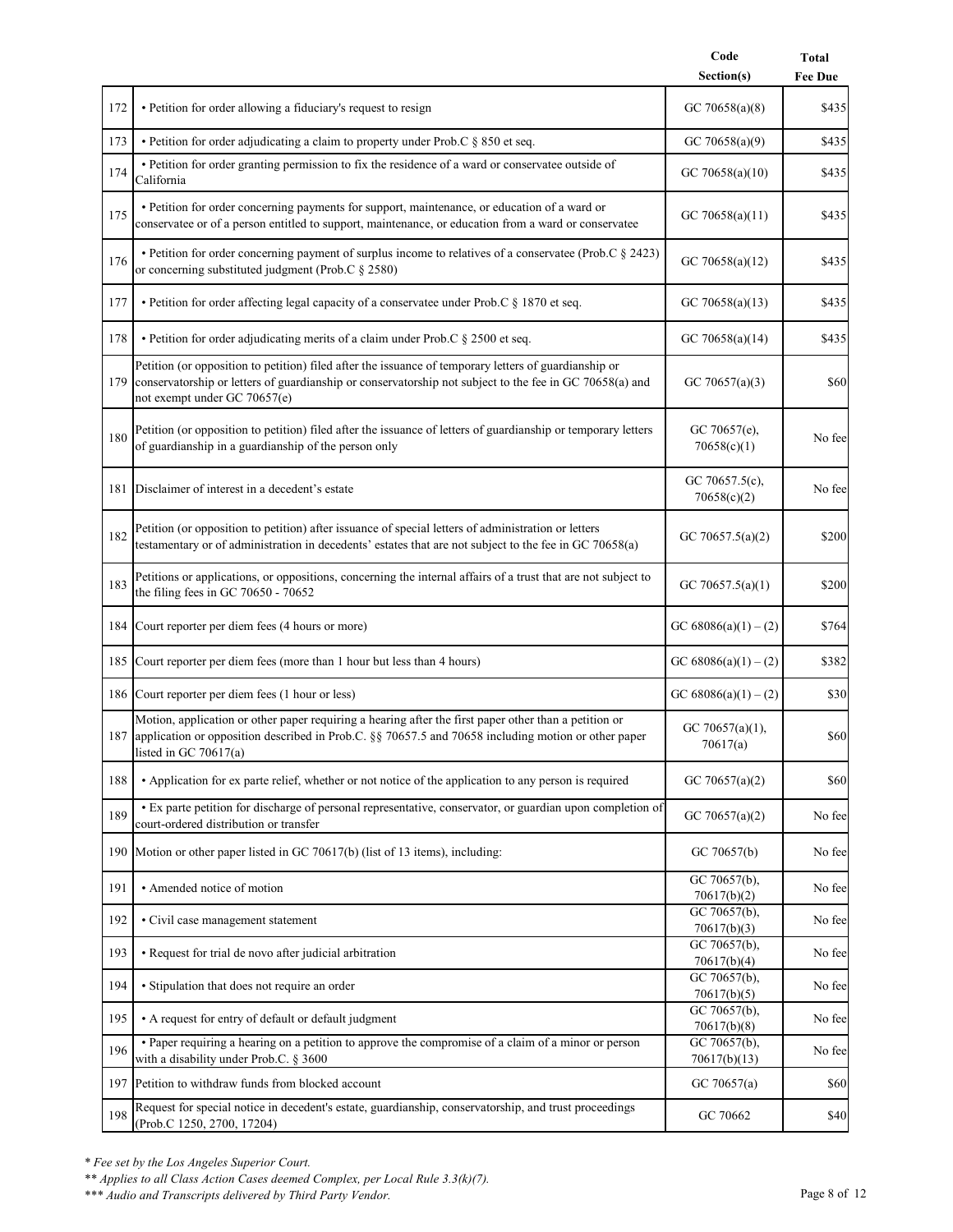|     |                                                                                                                                                         | Code                        | <b>Total</b>   |
|-----|---------------------------------------------------------------------------------------------------------------------------------------------------------|-----------------------------|----------------|
|     |                                                                                                                                                         | Section(s)                  | <b>Fee Due</b> |
|     | 199 Motion for summary judgment                                                                                                                         | GC 70657(c),<br>GC 70617(d) | \$500          |
| 200 | Deposit of estate planning documents (per document)                                                                                                     | GC 70660                    | \$20           |
| 201 | Search for estate documents, for each search longer than 10 minutes                                                                                     | GC 70661                    | \$15           |
|     | 202 Petition to establish record of birth, death, or marriage                                                                                           | H&S 103470.<br>GC 70602.5   | \$225          |
| 203 | Affidavit procedure for real property of small value under Prob.C § 13201                                                                               | GC 70626(b)(9)              | \$45           |
| 204 | Guardianship investigations - person or person and estate *                                                                                             | Prob.C 1513.1               | \$500          |
| 205 | Information package for conservators (plus tax)                                                                                                         | Prob.C 1835                 | \$20           |
| 206 | Conservatorship investigator's fee *                                                                                                                    | Prob.C 1851.5               | \$650          |
| 207 | Conservatorship review fee *                                                                                                                            | Prob.C 1851.5               | \$425          |
| 208 | Registering a conservatorship established outside of California                                                                                         | GC 70663                    | \$30           |
| 209 | Filing statement of professional conservator                                                                                                            | Prob.C 2343                 | No fee         |
| 210 | Renewal of statement of professional conservator                                                                                                        | Prob.C 2343                 | No fee         |
| 211 | Petition for summary probate (Public Administrator only)                                                                                                | Prob.C 7660                 | \$205          |
| 212 | Delivery of will to the Clerk of the Superior Court in which the estate of a decedent may be administered<br>(Prob. Code 8200)                          | GC 70626(d)                 | \$50           |
|     | <b>APPEALS &amp; WRIT RELATED FEES</b>                                                                                                                  |                             |                |
|     | <b>APPEAL OF UNLIMITED CIVIL CASE</b>                                                                                                                   |                             |                |
| 213 | Certificate for Court of Appeal or Supreme Court on motion prior to filing appeal record (unlimited civil<br>case)                                      | GC 70620                    | \$20           |
| 214 | Appeal or cross appeal to court of appeal (payable to Court of Appeal)                                                                                  | GC 68926.<br>GC 68926.1(b)  | \$775          |
| 215 | Deposit for preparation of clerk's transcript (payable to Superior Court) (charged when notice of appeal<br>to court of appeal is filed under GC 68926) | GC 68926.1                  | \$100          |

|     | <b>OTHER APPEALS &amp; WRIT RELATED FEES</b>                                                                                                                                            |                                |        |  |  |
|-----|-----------------------------------------------------------------------------------------------------------------------------------------------------------------------------------------|--------------------------------|--------|--|--|
| 216 | Appeal in limited civil case (to appellate division), where amount demanded in case does not exceed<br>\$10,000                                                                         | GC 70621 (b),<br>70602.5(c)    | \$225  |  |  |
| 217 | Appeal in limited civil case (to appellate division), where amount demanded in case exceeds \$10,000<br>(but does not exceed \$25,000)                                                  | GC 70621 (a),<br>$70602.5$ (b) | \$370  |  |  |
|     | 218 Appeal in small claims case                                                                                                                                                         | CCP 116.760                    | \$75   |  |  |
| 219 | Writ petition to appellate division, where amount demanded in limited civil case does not exceed<br>\$10,000                                                                            | GC 70621 (b),<br>70602.5(c)    | \$225  |  |  |
| 220 | Writ petition to appellate division, where amount demanded in limited civil case exceeds \$10,000 (but<br>does not exceed \$25,000)                                                     | GC $70621(a)$ ,<br>70602.5     | \$370  |  |  |
|     | 221 Appeal from Labor Commissioner's Award (Lab.C § 98.2)                                                                                                                               | GC 70611,<br>70602.5, 70602.6  | \$435  |  |  |
| 222 | Petition/request for judgment by Dept. of Industrial Relations/Division of Labor Standards Enforcement<br>according to Lab.C §§ 226.5, 1023, 1197.1, 1289, 2681, and 3726 (Lab.C § 101) | GC 6103                        | No fee |  |  |
|     | 223 Appeal of final decision on parking citation violation (VC 40230)                                                                                                                   | GC 70615(b)                    | \$25   |  |  |
|     | 224 Appeal from determination of dangerous or vicious dog (F&A 31622)                                                                                                                   | GC $70626(b)(8)$               | \$45   |  |  |
|     | 225 Appeal of administrative fine or penalty (GC 53069.4(b)(2))                                                                                                                         | GC 70615(a)                    | \$25   |  |  |
|     | 226 Appeal of administrative penalty for fare evasion or passenger conduct violation (PUC 99582)                                                                                        | GC 70615(c)                    | \$25   |  |  |
| 227 | Administrative fee to cover trial court costs associated with administering trust accounts for payment of<br>reporter's transcript costs in civil appeals                               | CRC 8.130(b)(1),<br>GC 70632   | \$50   |  |  |

*\*\* Applies to all Class Action Cases deemed Complex, per Local Rule 3.3(k)(7).*

*\*\*\* Audio and Transcripts delivered by Third Party Vendor.* Page 9 of 12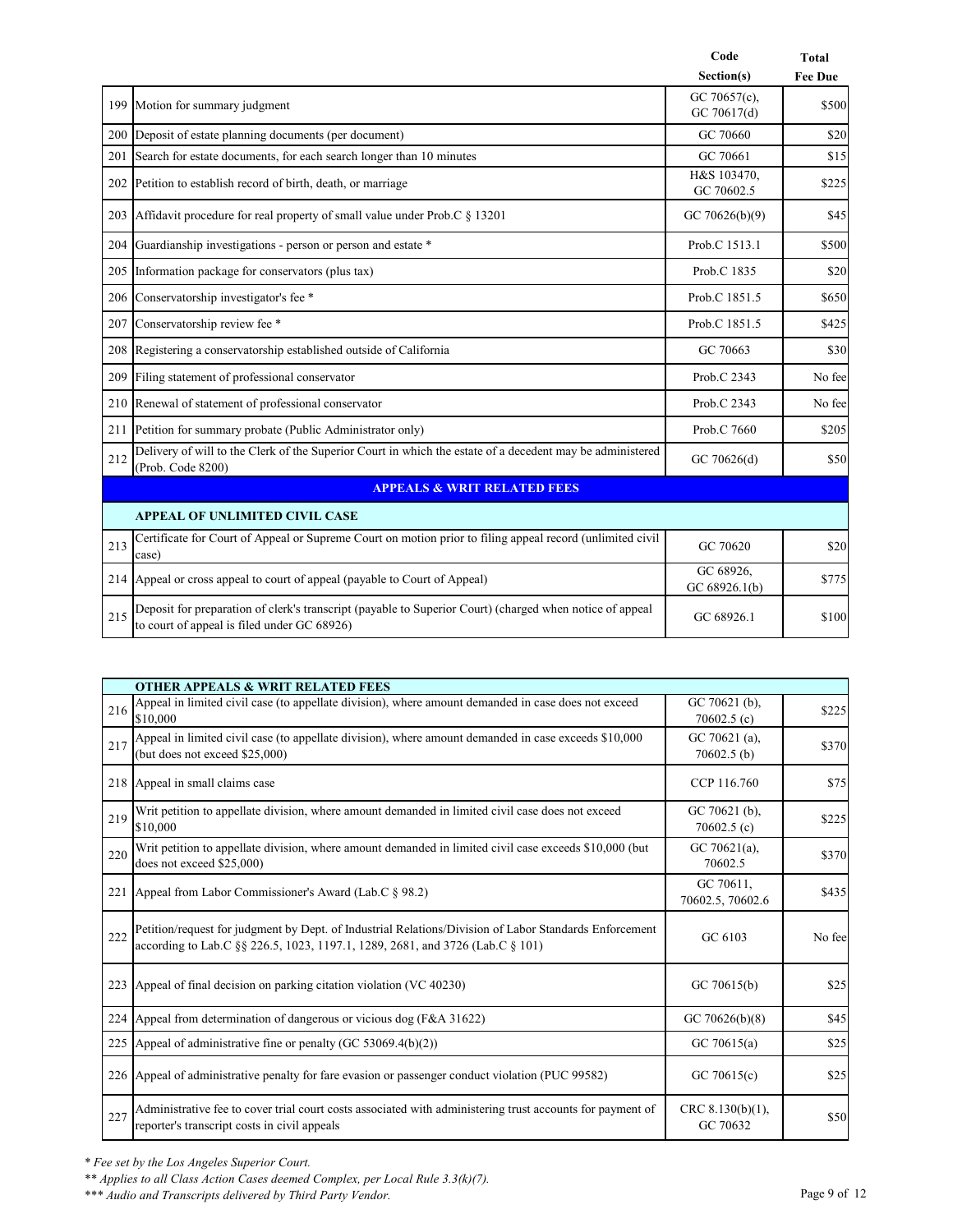**Code Total Section(s) Fee Due**

| <b>RECORDS RELATED FEES</b>                                                                                  |                   |        |  |
|--------------------------------------------------------------------------------------------------------------|-------------------|--------|--|
| 228 Certifying a copy of paper, record, or proceeding on file                                                | GC 70626(a)(4)    | \$40   |  |
| 229 Certificate for which fee is not otherwise fixed; includes lis pendens                                   | GC 70626(a) $(8)$ | \$40   |  |
| 230 Preparing a copy of any record, proceeding or paper on file (per page)                                   | GC $70627(a)$     | \$0.50 |  |
| 231 Comparison of a copy with an original on file (per page)                                                 | GC 70627(b)       | \$1    |  |
| 232 Searching records or files, for each search longer than 10 minutes                                       | GC $70627(c)$     | \$15   |  |
| 233 Exemplification of record or other paper on file                                                         | GC 70628          | \$50   |  |
| 234 Document authenticated pursuant to court order (per signature)                                           | GC 70629          | \$15   |  |
| 235 Certified copy of marriage or domestic partnership dissolution record (requested by public agency)       | GC 70674          | \$10   |  |
| 236 Certified copy of marriage or domestic partnership dissolution record (requested by any other applicant) | GC 70674          | \$15   |  |
| 237 Copy of official electronic recording of courtroom proceedings. ***                                      | CRC 10.815        | \$40   |  |
| 238 Transcripts made from official electronic recordings of courtroom proceedings. ***                       |                   | varies |  |

|     | <b>RETURNED CHECKS AND INSUFFICIENT PAYMENTS</b>                                                                                                                                                                                                                                                                                                                     |                                |        |  |
|-----|----------------------------------------------------------------------------------------------------------------------------------------------------------------------------------------------------------------------------------------------------------------------------------------------------------------------------------------------------------------------|--------------------------------|--------|--|
|     | Administrative charge for a check that is returned without payment. A filing paid for with such a check<br>239 will be void if fee and charge are not paid, within 20 days of notification, in cash, by certified check, or<br>by other means specified by the court, but not by traveler's check or personal check. *                                               | CCP 411.20 $(g)$ ,<br>GC 71386 | \$65   |  |
| 240 | Administrative charge for processing a partial payment. A first paper filing submitted with a check for<br>an insufficient amount will be void if the amount due is not paid within 20 days of notification. *                                                                                                                                                       | $CCP\ 411.21(g)$               | \$25   |  |
|     | <b>MISCELLANEOUS FEES</b>                                                                                                                                                                                                                                                                                                                                            |                                |        |  |
| 241 | Administrative charge to execute on the collection of fees where fee waiver was previously granted (not<br>applicable to judgments/orders pursuant to W&I § 10962) *                                                                                                                                                                                                 | GC 68638                       | \$25   |  |
| 242 | Administrative charge to be included on the writ for recovering fees not paid by public entity under GC<br>6103 (not applicable to judgments in favor of the Dept. of Industrial Relations/Division of Labor<br>Standards Enforcement according to Lab.C. §§ 226.5, 1023, 1197.1, 1289, 2681, and 3726 (Lab.C. 101);<br>& judgments/orders pursuant to W&I § 10962)* | GC $6103.5(d)$                 | \$25   |  |
|     | 243 Taking affidavit, except in criminal case or adoption proceedings                                                                                                                                                                                                                                                                                                | GC 70626(a)(5)                 | \$40   |  |
|     | 244 Acknowledgment of deed or other instrument                                                                                                                                                                                                                                                                                                                       | GC 70626(a)(6)                 | \$40   |  |
| 245 | Recording or registering license or issuing certificate in connection with a license, required by law, for<br>which charge is not otherwise prescribed                                                                                                                                                                                                               | GC 70626(a)(7)                 | \$40   |  |
|     | 246 Filing affidavit of publication of notice of dissolution of partnership                                                                                                                                                                                                                                                                                          | GC 70626(b)(7)                 | \$45   |  |
| 247 | Filing and indexing papers for which a charge is not provided elsewhere                                                                                                                                                                                                                                                                                              | GC 70626(b)(10)                | \$45   |  |
|     | 248 Reasonable fee for service or product, not to exceed costs, where no fee is otherwise provided for *                                                                                                                                                                                                                                                             | GC 70631                       | Varies |  |
|     | 249 Handling funds held in trust *                                                                                                                                                                                                                                                                                                                                   | GC 70632                       | Varies |  |
|     | 250 DL30-Certificate of facts regarding unsatisfied judgment *                                                                                                                                                                                                                                                                                                       | VC 16373                       | \$12   |  |
|     | 251 DL30-Certificate of facts regarding unsatisfied judgment and certified copy (includes \$12 above)                                                                                                                                                                                                                                                                | VC 16373                       | \$52   |  |

| <b>OTHER COURT FEES</b>                                   |                 |         |  |
|-----------------------------------------------------------|-----------------|---------|--|
| 252 Contempt of court                                     | <b>CCP 1218</b> | Varies  |  |
| 253 Monetary sanctions                                    | CCP 177.5       | Varies  |  |
| 254 Sanction for failure to respond to jury summons - 1st | <b>CCP 209</b>  | \$250   |  |
| 255 Sanction for failure to respond to jury summons - 2nd | <b>CCP 209</b>  | \$750   |  |
| 256 Sanction for failure to respond to jury summons - 3rd | <b>CCP 209</b>  | \$1,500 |  |

*\* Fee set by the Los Angeles Superior Court.*

*\*\* Applies to all Class Action Cases deemed Complex, per Local Rule 3.3(k)(7).*

*\*\*\* Audio and Transcripts delivered by Third Party Vendor.* Page 10 of 12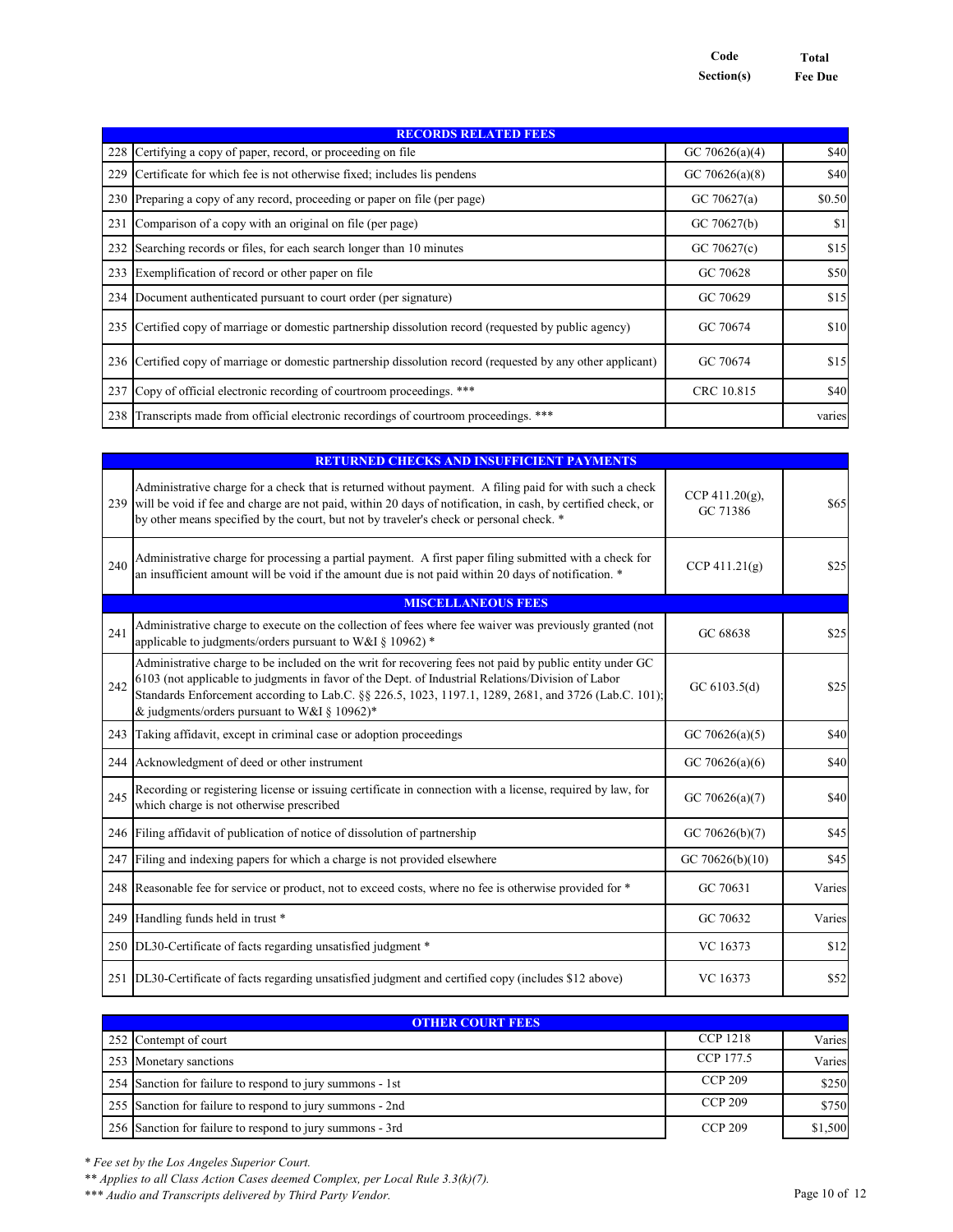|            |                                                                                                                                              | Code                                   | Total                               |
|------------|----------------------------------------------------------------------------------------------------------------------------------------------|----------------------------------------|-------------------------------------|
|            |                                                                                                                                              | Section(s)                             | <b>Fee Due</b>                      |
| 257<br>258 | Contempt of court - battered women's shelter<br>Contempt of court - violation of order not to contact                                        | PC $166(e)(2)(A)$                      | Varies                              |
|            | 259 Contempt of court - violation of protective order in domestic violence                                                                   | PC $166(b)$<br>PC $166(c)$             | Varies<br>Varies                    |
|            | 260 Facsimile filing fee per page                                                                                                            | CRC 10.815 & Local<br><b>Rule 2.22</b> | \$0.75                              |
| 261        | Facsimile filing verification fee                                                                                                            | CRC 10.815 & Local<br><b>Rule 2.22</b> | \$4.50                              |
|            | 262 Booklets & Pamphlets (per page, plus tax)                                                                                                | CRC 10.815                             | \$1.75                              |
| 263        | Sale of forms (each, plus tax)                                                                                                               | CRC 10.815                             | \$0.50                              |
|            | 264 Sale of forms packages (plus tax)                                                                                                        | CRC 10.815                             | \$1.75                              |
| 265        | Computer data sales                                                                                                                          |                                        | Varies                              |
|            | 266 Replacement- lost badge                                                                                                                  |                                        | \$6                                 |
|            | 267 Replacement- lost key                                                                                                                    |                                        | \$10                                |
|            | 268 Replacement- lost cell phone                                                                                                             |                                        | \$50                                |
| 269        | Civil assessment for nonappearance or nonpayment of fine                                                                                     | PC 1214.1                              | Varies                              |
| 270        | Partial payment where no refund is requested                                                                                                 | CCP 411.21 $(c)$                       | Varies                              |
|            | 271 Notary Fees                                                                                                                              | GC 8211                                | Varies                              |
| 272        | NSF Fee Court Costs: Criminal & Traffic                                                                                                      | GC 71386                               | \$65                                |
|            | 273 Temporary Judge Program - Duplicating DVDs                                                                                               | CRC 10.815                             | \$13                                |
| 274        | Judge's Training - Temporary Judge                                                                                                           | CRC 10.815                             | \$50                                |
| 275        | Video Recording Tape Duplication                                                                                                             | CRC 10.815                             | \$71                                |
|            | 276 Efiling service fee                                                                                                                      | CRC 2.253, 2.506                       | \$2.25                              |
| 277        | Remote audio appearances*                                                                                                                    |                                        | \$0                                 |
|            | 278 Remote video appearances*                                                                                                                |                                        | \$0                                 |
|            | <b>WEB FEES*</b>                                                                                                                             |                                        |                                     |
| 279        | Online Search for Case Number by Name General Jurisdiction Civil, Limited Jurisdiction Civil, Probate,<br>Family Law and Small Claims Cases. | CRC 2.506                              | Varies See<br>Website               |
|            | 280 Online Search for Case Number by Defendant Name for Criminal Cases.                                                                      | CRC 2.506                              | Varies See<br>Website               |
|            | 281 Web data access                                                                                                                          | CRC 2.506                              | Varies See<br>Website               |
|            | 282 Web image access                                                                                                                         | CRC 2.506                              | Varies See<br>Website               |
|            | 283 Web efiling transaction fee                                                                                                              | CRC 2.506                              | Varies See<br>Website               |
|            | 284 Web small claims - claim for \$1,500 or less                                                                                             | CCP $116.230(b)(1)$                    | Varies See<br>Website               |
|            | 285 Web small claims - more than 12 per year                                                                                                 | CCP116.230(c)                          | Varies See<br>Website               |
|            | 286 Web vital records exemplification                                                                                                        | GC 70628                               | Varies See<br>Website<br>Varies See |
| 287        | Web vital records certification marriage                                                                                                     | GC 70674                               | Website                             |
|            | 288 Web vital records copies                                                                                                                 | GC $70627(a)$                          | Varies See<br>Website               |
|            | 289 Web small claims - claim for \$1,501 - \$5,000                                                                                           | CCP $116.230(b)(2)$                    | Varies See<br>Website               |
| 290        | Web small claims - claim for \$5,001 - \$7,500                                                                                               | CCP 116.230(b)(3)                      | Varies See<br>Website               |
|            | 291 Web postage                                                                                                                              |                                        | Varies See<br>Website               |
|            | 292 Civil web access fee                                                                                                                     |                                        | Varies See<br>Website               |

*\*\* Applies to all Class Action Cases deemed Complex, per Local Rule 3.3(k)(7).*

*\*\*\* Audio and Transcripts delivered by Third Party Vendor.* Page 11 of 12